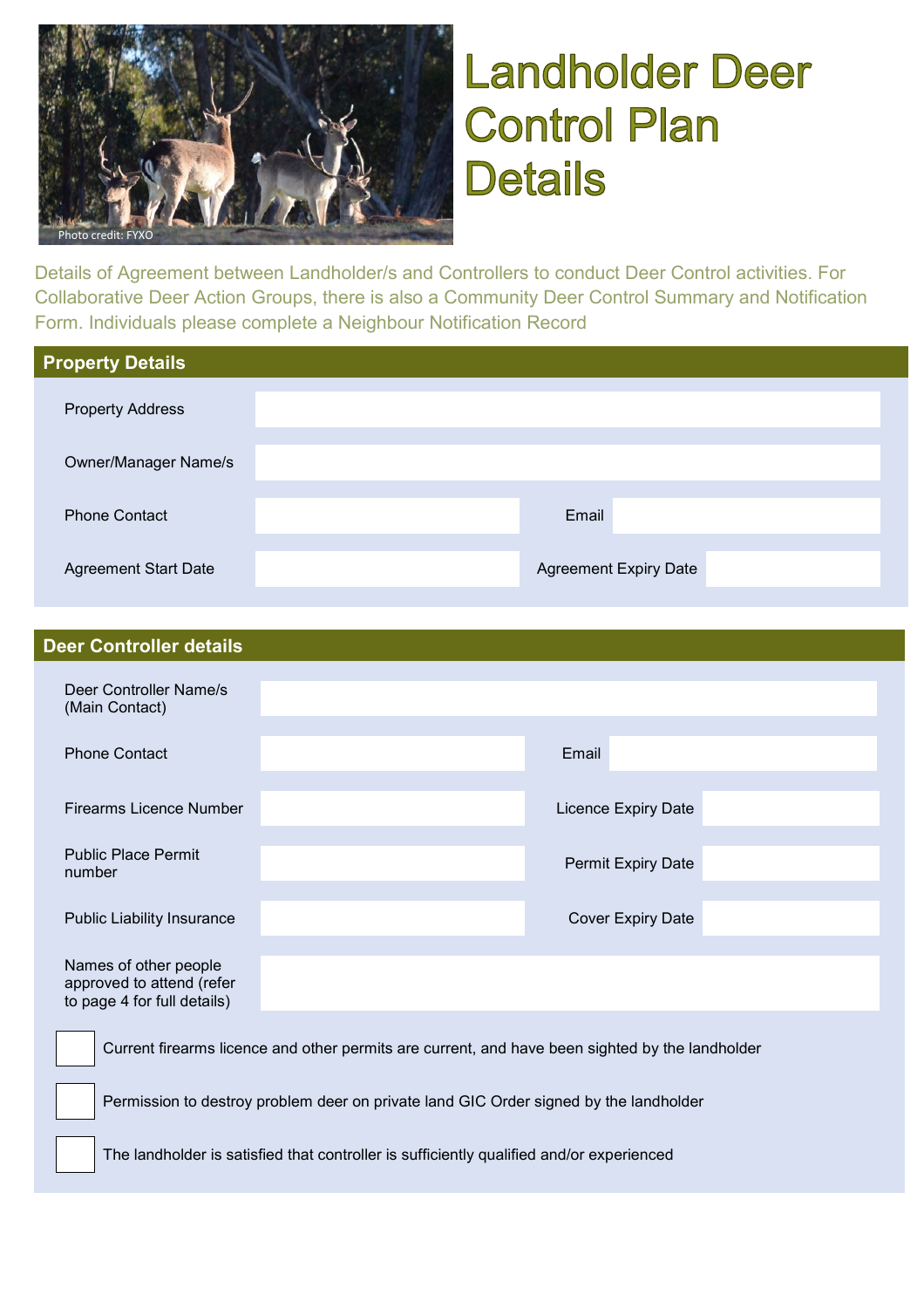### **Planning and Site Notes**

| <b>Site Notes</b>                                                                                                                                                                                               |  |                       |                            |  |
|-----------------------------------------------------------------------------------------------------------------------------------------------------------------------------------------------------------------|--|-----------------------|----------------------------|--|
| e.g. Hazards, safe/no-shoot<br>zones, boundaries and fences,<br>static shoot positions, entrance<br>points, roads, landmarks, stock<br>locations, deer movement,<br>feeding and bedding areas etc               |  |                       |                            |  |
| Property Size (hectares)                                                                                                                                                                                        |  | Calibre to<br>be used | Suppressors to<br>be used? |  |
| <b>Target Deer Species</b>                                                                                                                                                                                      |  |                       |                            |  |
| <b>Biosecurity and Hygiene</b><br>concerns and protocols                                                                                                                                                        |  |                       |                            |  |
| Controller has visited the property during daylight hours, and has mapped the locations of farmed and domestic<br>animals on site, boundary locations, and any hazards or high biodiversity sites to be avoided |  |                       |                            |  |
| A Risk Assessment specifically for property has been completed and sighted and signed by landholder                                                                                                             |  |                       |                            |  |

A Shoot Plan has been prepared specifically for this property, specifying safe shoot zones and has been sighted and signed by the landholder

# **Agreed Deer Control Activities** Deer control objectives Control Methods Regularity of control visits (Monthly, yearly, on-call basis etc) and hours of operations

#### **Agreed Fees and Rebates**

| Fees and expenses*<br>(Free, rate per hour/deer, other)    | Rate           |  |
|------------------------------------------------------------|----------------|--|
| If a rebate is payable, when will this<br>payment be made? | Rebate<br>Rate |  |

\* A recreational shooter cannot charge fees for deer control, including reimbursements, nor payment for harvested deer as this voids club insurance cover (eg SSAA or ADA). If payment is involved, a controller must have their own insurance cover.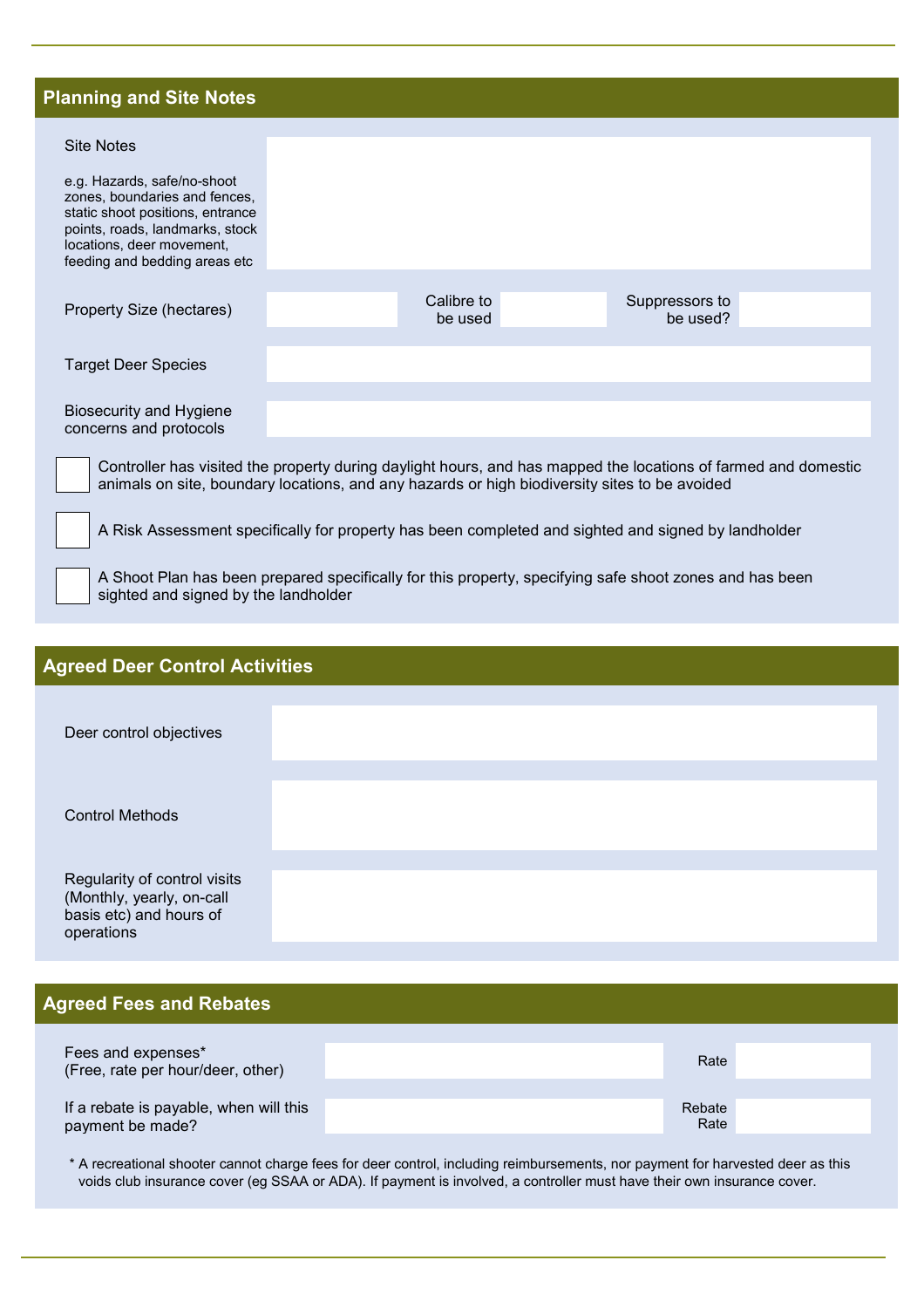#### **Neighbour Notifications – Refer to** *Neighbour Notification Record*

Controller has spoken to all immediate neighbours to explain proposed activities

Neighbouring property boundaries have been confirmed, and presence and location of stock, horses etc noted

Neighbours have provided contact details on the Neighbour Notification Form if they wish to be informed about work dates and have been supplied with the relevant contact details for the controller and property owner

Notification method and timing

#### **Victoria Police**

Is a Public Place Permit required for this property?

Has the controller received written approval from the District Firearms Officer to shoot on this property?

District Firearms Officer Name & Phone Number

Date Shoot Plan signed off by Victoria Police

#### **Carcass Management**

#### Agreed management of carcasses

e.g. left on site, used as lure for fox shooting, selected cuts taken by controller or given to landholder, whole animal taken or left for landholder, carcass harvested at licensed / unlicensed facility etc

#### **Report Results**

Controller / Landholder (circle which) will update council on deer control results via email.

The deer controller has agreed to record the following information when undertaking deer control on this property:

Hours spent shooting vs retrieving / harvesting deer

Property address

Control dates and times

Hours spent shooting vs retrieving / harvesting deer

Number of deer seen and dispatched (species, gender, age class)

Control method/s used

Reasons for non-control of sighted deer

Number of deer recovered